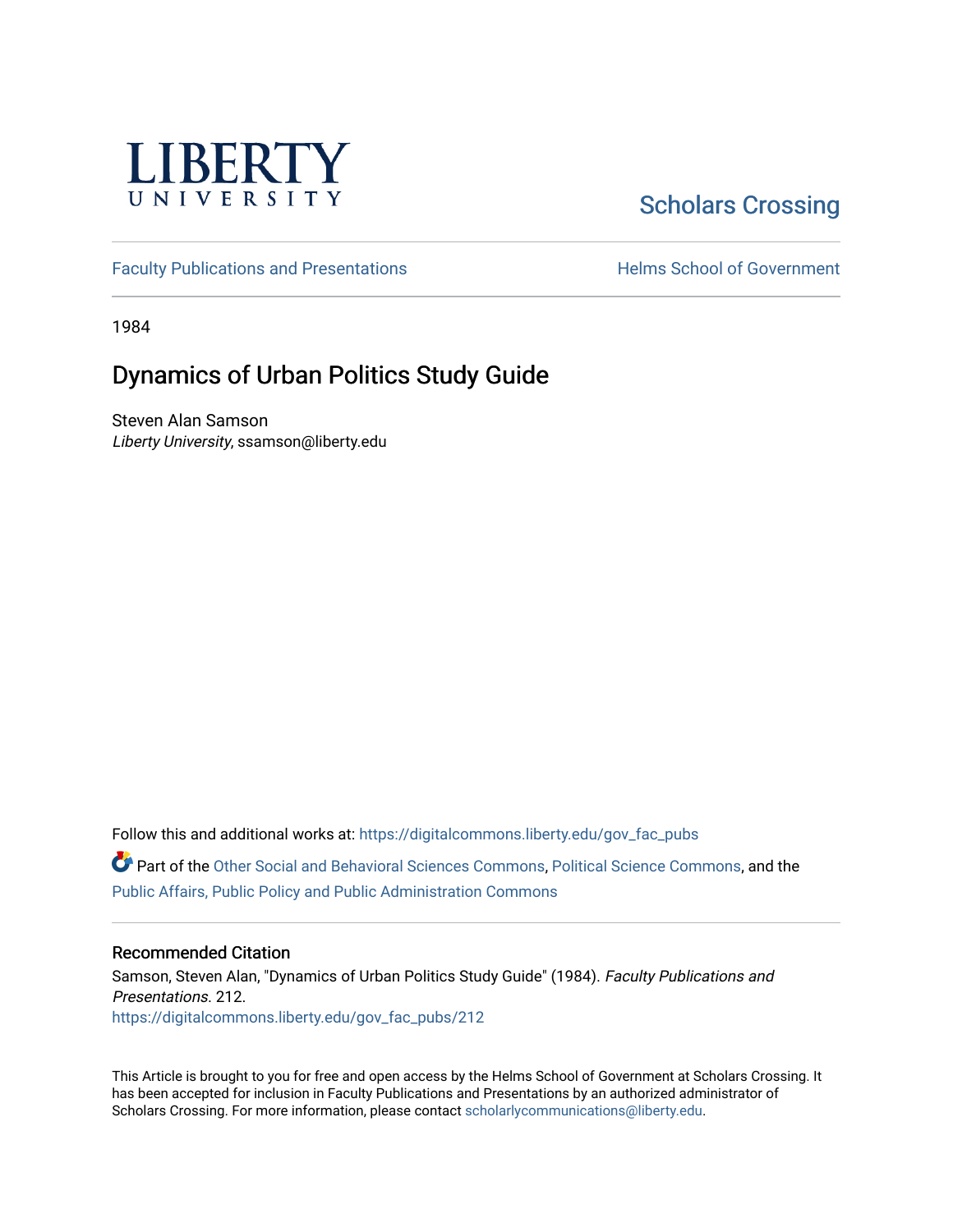Goodman, Chapter One, "Study Urban Life and Urban Politics"

#### Terms

| urbanization           | metropolitan | creatures of the state      |
|------------------------|--------------|-----------------------------|
| Federal Reserve System | local elites | intergovernmental relations |

- 1. Identify three elements of the "urban crisis" in the 1960s.
- 2. Identify four limitations on the powers of local governments.
- **3.** What restrictions result from the legal inferiority of local governments as "creatures of the state."
- **4.** What are some of the signs of the centralization of economic and political power?
- 5. Identify the number of local units of government in the United States. How many of these are general-purpose governments? Special districts?
- **6.** What percentage of local tax revenues are obtained from the state and central governments?
- 7. Why is less attention given by the average citizen to local than to national political issues? Which level is most often sought for help?
- **8.** Are local governments relatively autonomous compared with the citystates of ancient Greece, such as Athens, or medieval Italy, such as Venice? Are local governments simply administraive units as they are in France and the Soviet Union?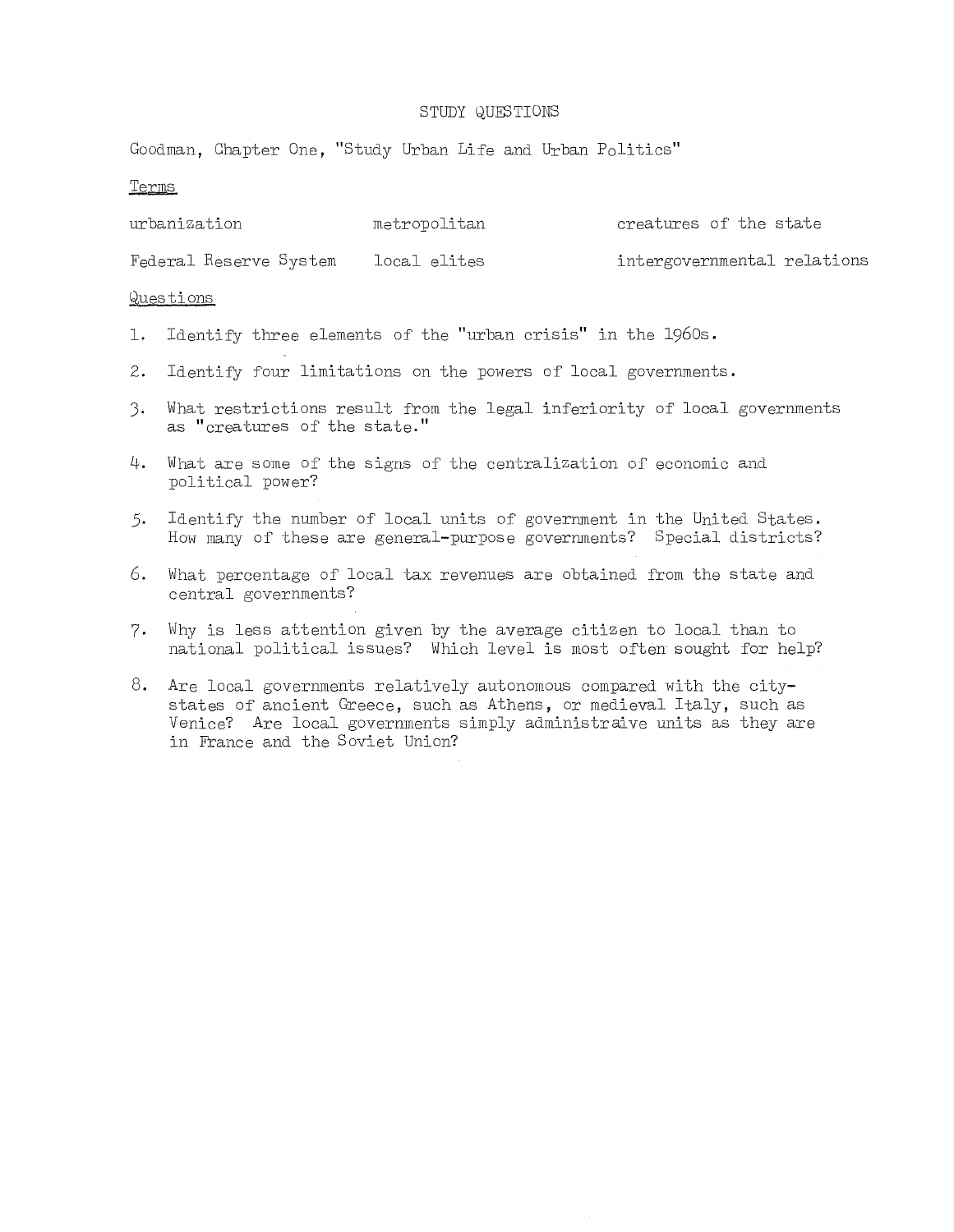Goodman, Chapter Two, "Metropolitan America--What It Is, How It Got That Way"

Terms

| SMSA                        | urban place       | "machine" government                |
|-----------------------------|-------------------|-------------------------------------|
| suburbanization             | holding companies | metropolitan districts              |
| Federal Highway Act of 1916 |                   | Immigration Restriction Act of 1924 |
| internal migration          | organized crime   | boosterism                          |
| conglomerates               | multinationals    | categorical grants                  |
| industrial parks            | gentrification    | Sunbelt                             |

- 1. What is an SMSA? What percentage of the population and what percentage of land area in the United States belong within the now J2J SMSAs?
- 2. Where is the greatest population growth taking place? Is population concentrating or deconcentrating?
- J. Identify four time periods of urban settlement in the United States.
- 4. Where did population cluster in the early ocean/river cities? Were city neighborhoods clearly divided by social class?
- 5. What were the sources of city growth during the Era of Steam and Rail Technology? What new urban technologies helped cities to expand in size during this period? How did these contribute to suburbanization?
- 6. What new developments took place during the transitional era of mixed rail/automotive technology? What factors favored economic and political centralization? How did the automobile affect traffic, settlement patterns, and the growth of Midwestern cities like Toledo and Dayton?
- 7. What events were responsible for the slowdown of immigration? What was Americanization? What factors led to black migration to northern cities? What were some of the problems faced by immigrant and minority groups? How did they respond?
- 8. What were some of the factors that led to the growth of organized crime? How did cities become more directly involved with the central government?
- 9. IdentifY some features of the automotive city of today.
- 10. Identify some of the changes in the business world tending toward centralization.
- **11.** What factors have led to a similar centralization of government power?
- 12. Identify current trends in employment, economic, and living patterns.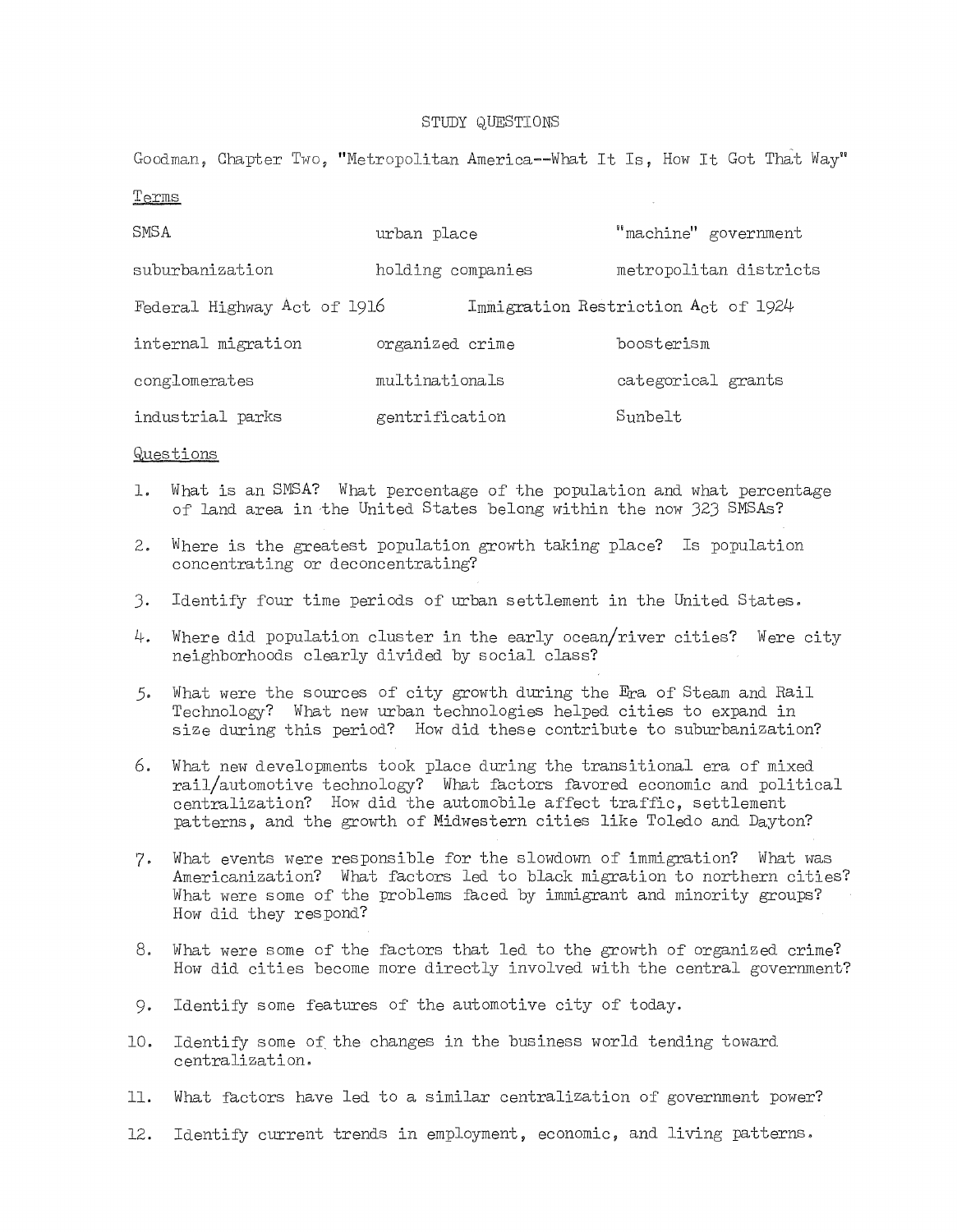Goodman, Chapter Three, "Local Communities as Political Subsystems"

## Terms

| municipal corporations | Dillon's Rule          | special act charter       |
|------------------------|------------------------|---------------------------|
| general act charter    | optional charter plans | home rule charter         |
| "foundation" program   | logrolling             | categorical programs      |
| formula programs       | revenue sharing        | community development     |
| public housing         | turnkey system         | Local Housing Authorities |
| Housing Act of 1949    | urban renewal          | block grants              |

- **1.** What is the constitutional status of a municipal corporation? How has municipal government developed historically? What is "Dillon's Rule"?
- 2. Distinguish between the three basic types of municipal charter. What are some of the areas of municipal concern in which state approval is generally required before action can be taken?
- 3. How has federal aid affected local spending in recent years? What is the difference between categorical and formula programs?
- 4. How have public housing programs changed since the 1930s due to various economic and political pressures? What are the primary arguments for and against urban renewal?
- 5. How did revenue sharing get started? How is this type of formula aid used? What are the two formulas that determine community development allocations? How is this aid generally used?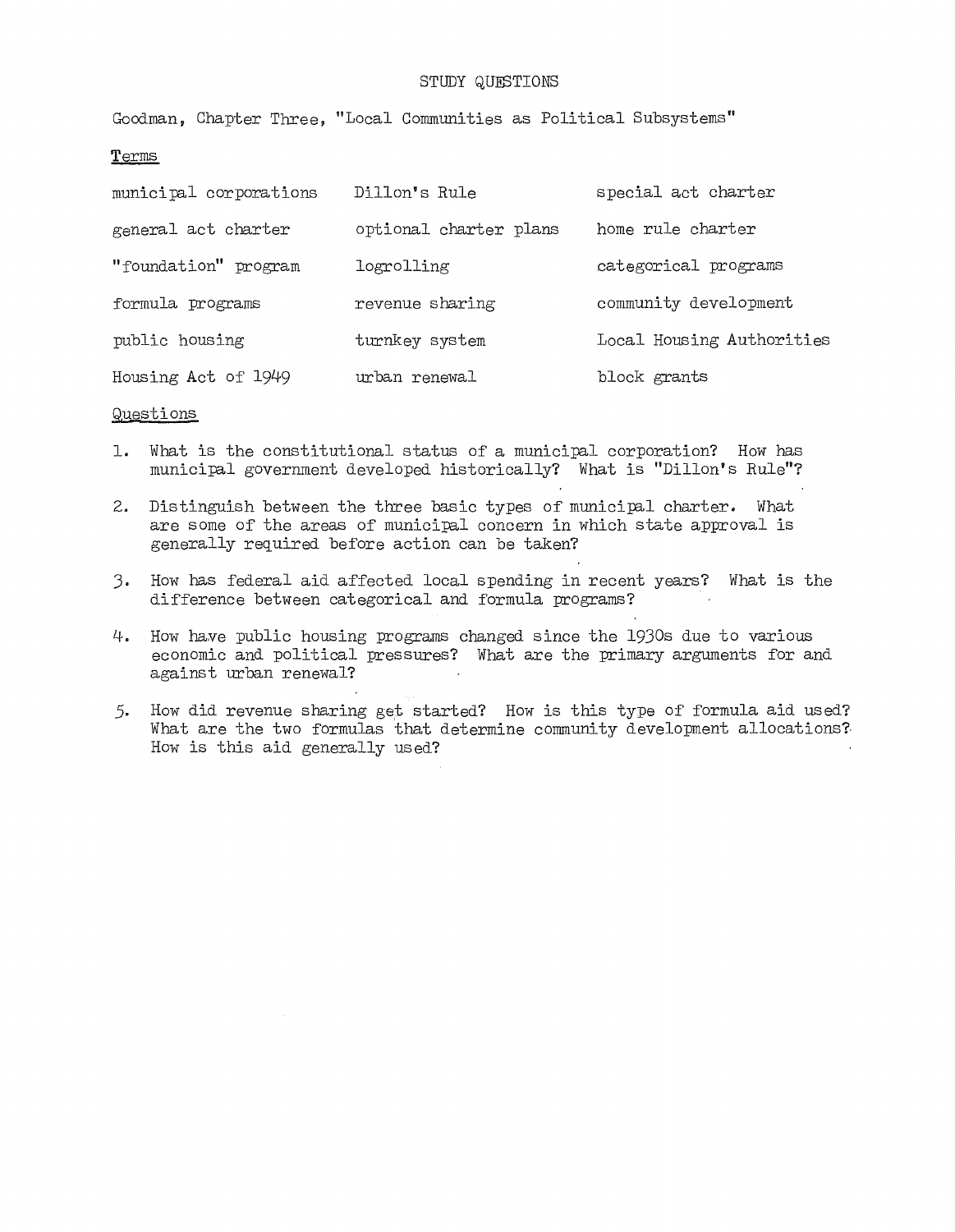Goodman, Chapter Four, "Local Governments as Public Policy Producers"

Terms

company towns collective bargaining incrementalism

Planning/Programming/Budgeting System zero-base budgeting

- 1. Identify the six universal elements of any public policy. How is political conflict muted or controlled within this policy framework?
- **2.** Identify and describe the four categories of public policy. How is conflict over distributive policies reduced through logrolling? What are some of the areas left open to local regulation? What policies are redistributive in nature?
- 3. IdentifY some of the processes for making local decisions, such as referenda and elections.
- 4. Identify four factors that affect local bureaucratic service, quality, and cost.
- 5. What conclusions has John P. Crecine drawn rrom his model of budgetary decision-making? What is incrementalism? What alternative systems have been proposed? What are the main elements of Crecine's model and how do they interact?,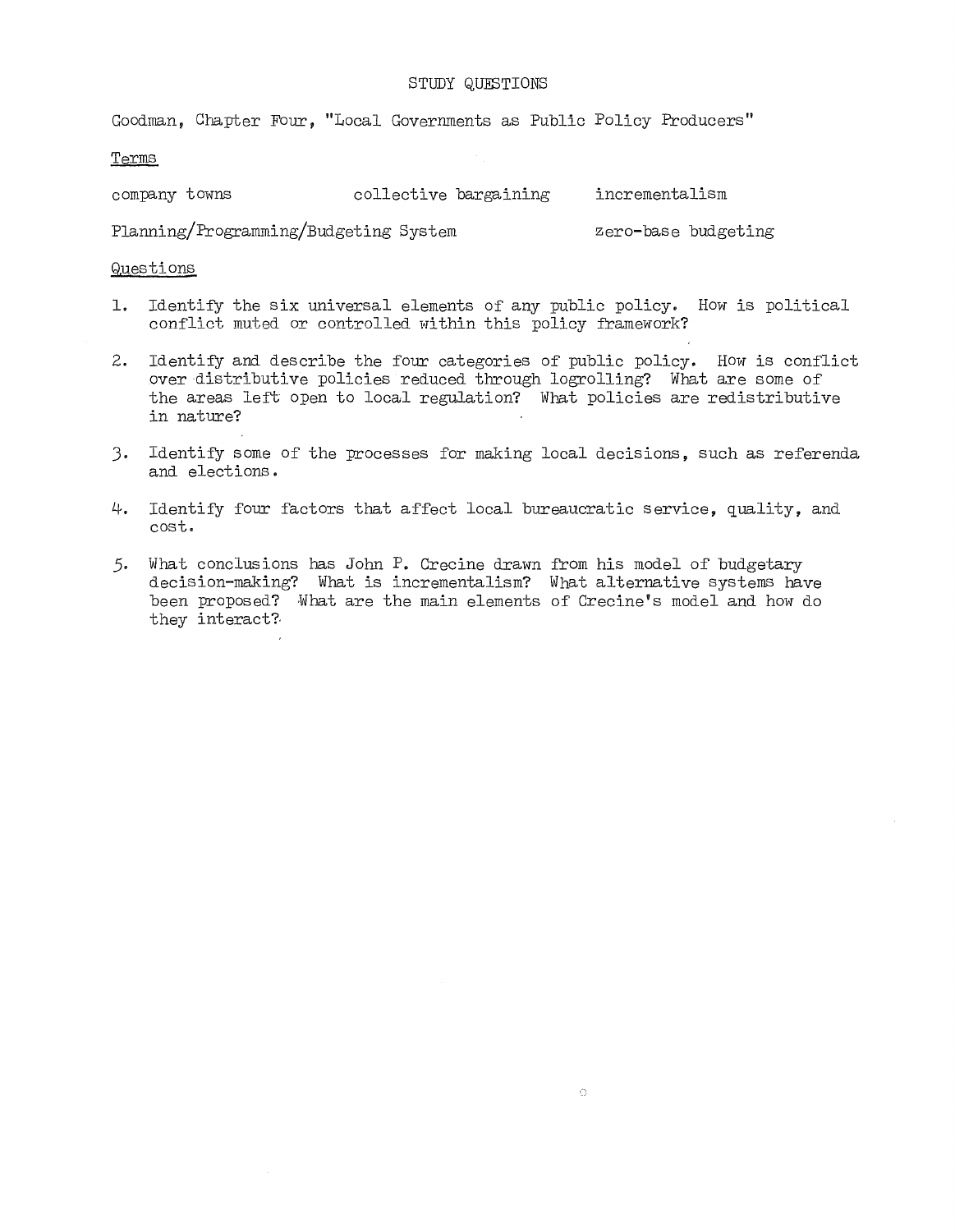Goodman, Chapter Five, "Urban Government: The Structures of Local Authority"

Terms

| civil service system   | bicameral councils                            | political machine          |
|------------------------|-----------------------------------------------|----------------------------|
| patronage jobs         | Jim McManes                                   | George Washington Plunkitt |
| William M. Tweed       | National Municipal League Short Ballot League |                            |
| Richard S. Childs      | National Progressives                         | Model City Charter         |
| council-manager system | commission system                             | John V. Lindsay            |
| mayor-council system   | special districts                             | county executive systems   |

- 1. DOes structure have an impact on the policies and politics of local government? How have local government forms developed historically?
- 2. What conditions favored the rise of urban political machines in the nineteenth century? What is the typical structure and function of the political machine? . Who were some of the famous machine bosses of the past?
- 3. Why did the reform movement develop in the late nineteenth century? What have been some of its major goals and organizations? What structural reforms have been introduced as a result of it?
- 4. Have machine and reform politics changed today? Where is each type of politics at home?
- 5. How are local governments organized within each of the primary types: strongmayor council, council-manager, and commission systems?
- 6. What services are typically provided by special districts? By counties?
- 7. What relationship may be typically found between government form and community characteristics such as race, class and ethnic identity? Socioeconomic characteristics? Public policy?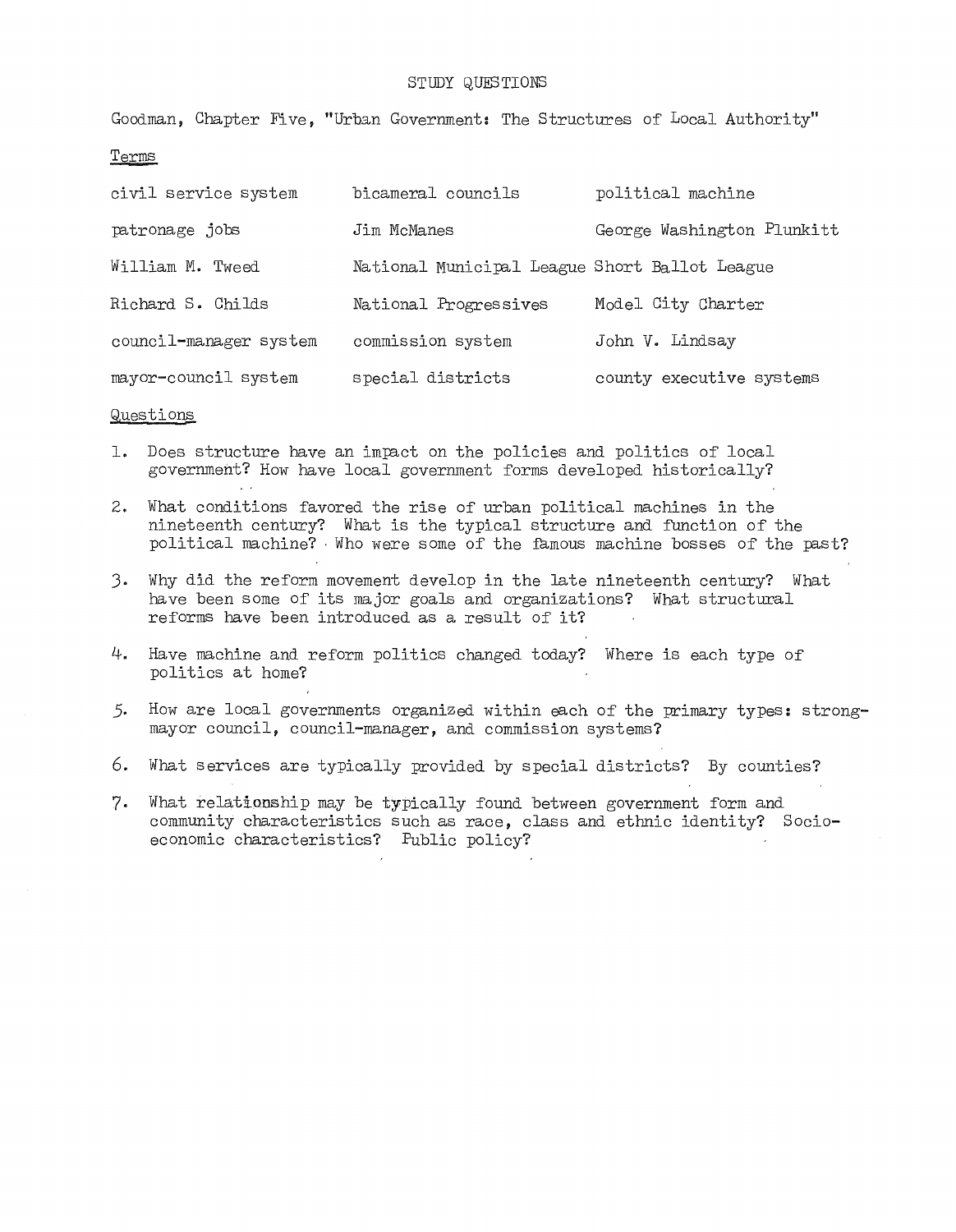Goodman, Chapter Six, "Power and Planning in Local Politics"

Terms

| extra-local forces    | planning                                  | James Oglethorpe           |
|-----------------------|-------------------------------------------|----------------------------|
| Pierre L'Enfant       | Lawrence Veiller                          | Tenement House Act of 1901 |
| Frederick Law Olmsted | Daniel Burnham                            | City Beautiful Movement    |
| zoning                | Urban Planning Assistance Program of 1954 |                            |
| subdivisions          | variances                                 | social planning            |

#### guestions

- **1.** Identify some of the potential resources of local political power. What effect does each have on political realities?
- 2. What is the philosophical basis of planning? Why is planning so controversial?
- 3. How has planning developed historically in America? When and where did zoning originate? How is zoning used in assisting urban planning? What role is played by subdivision development?
- 4. What are some of the current controversies over planning? What are some of the normative--or value-- questions involved in this issue?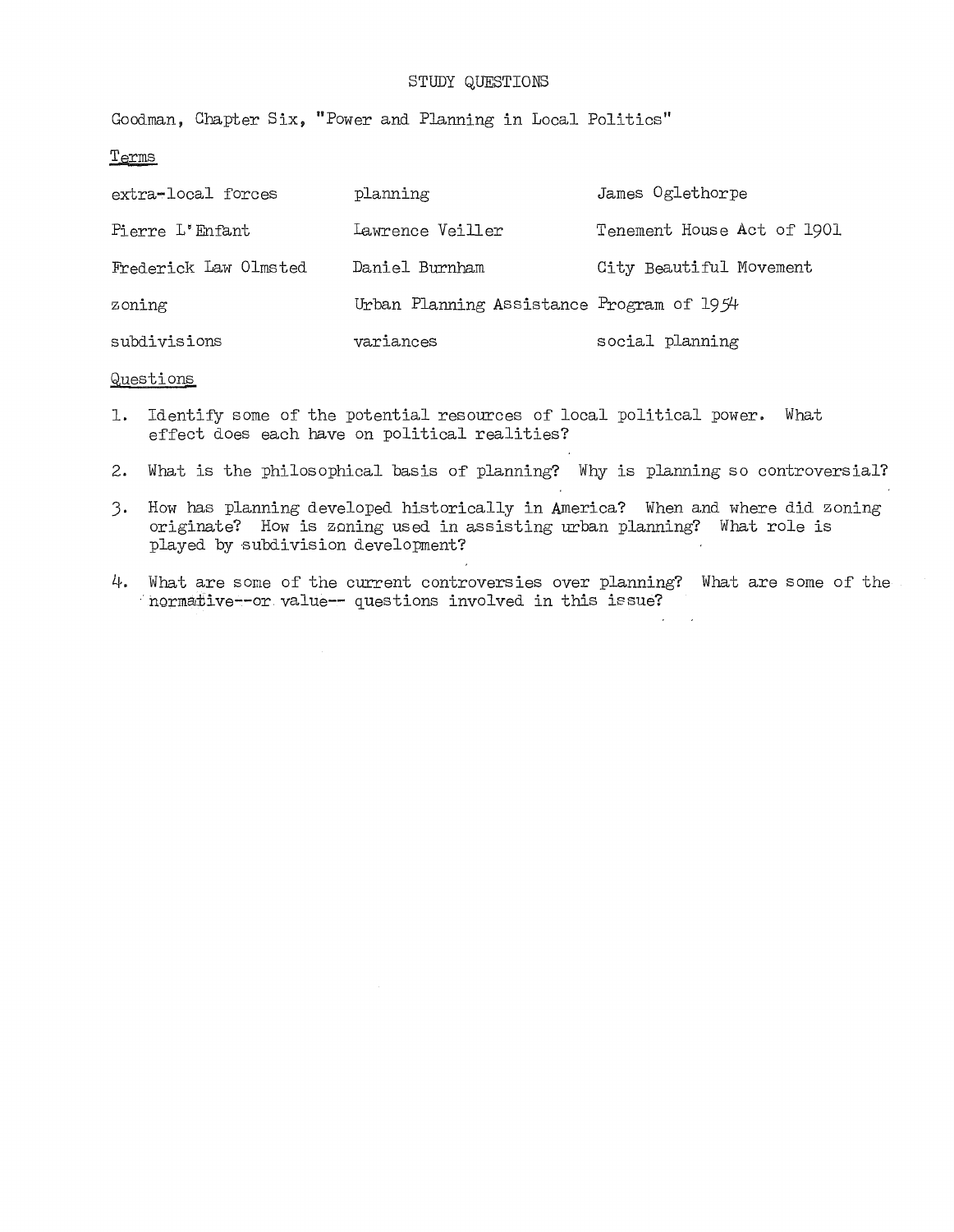Goodman, Chapter Seven, "Metropolitan Politics: System or Chaos?"

#### Terms

| annexation | Lakewood Plan |  | Councils of Government |
|------------|---------------|--|------------------------|
|            |               |  |                        |

consolidation Uni-Gov externalities

- 1. According to Thomas Dye, why are boundary lines more stable in older rather than newer cities? Which tend to have a greater number of local governments inside their metropolitan area?
- **2.** IdentifY four organizational formats for incremental change. Give examples.
- 3. Identify two formats for moderate change. Give examples.
- **4.** Identify two formats for drastic change. Give examples. Why is defeat considered the normal response to metropolitan reorganization plans? What considerations enter into the politics of reorganization?
- 5. Identify four models of metropolitan life and politics. According to Vincent Ostrom, what are the three characteristics of public goods? How are life-style values protected?